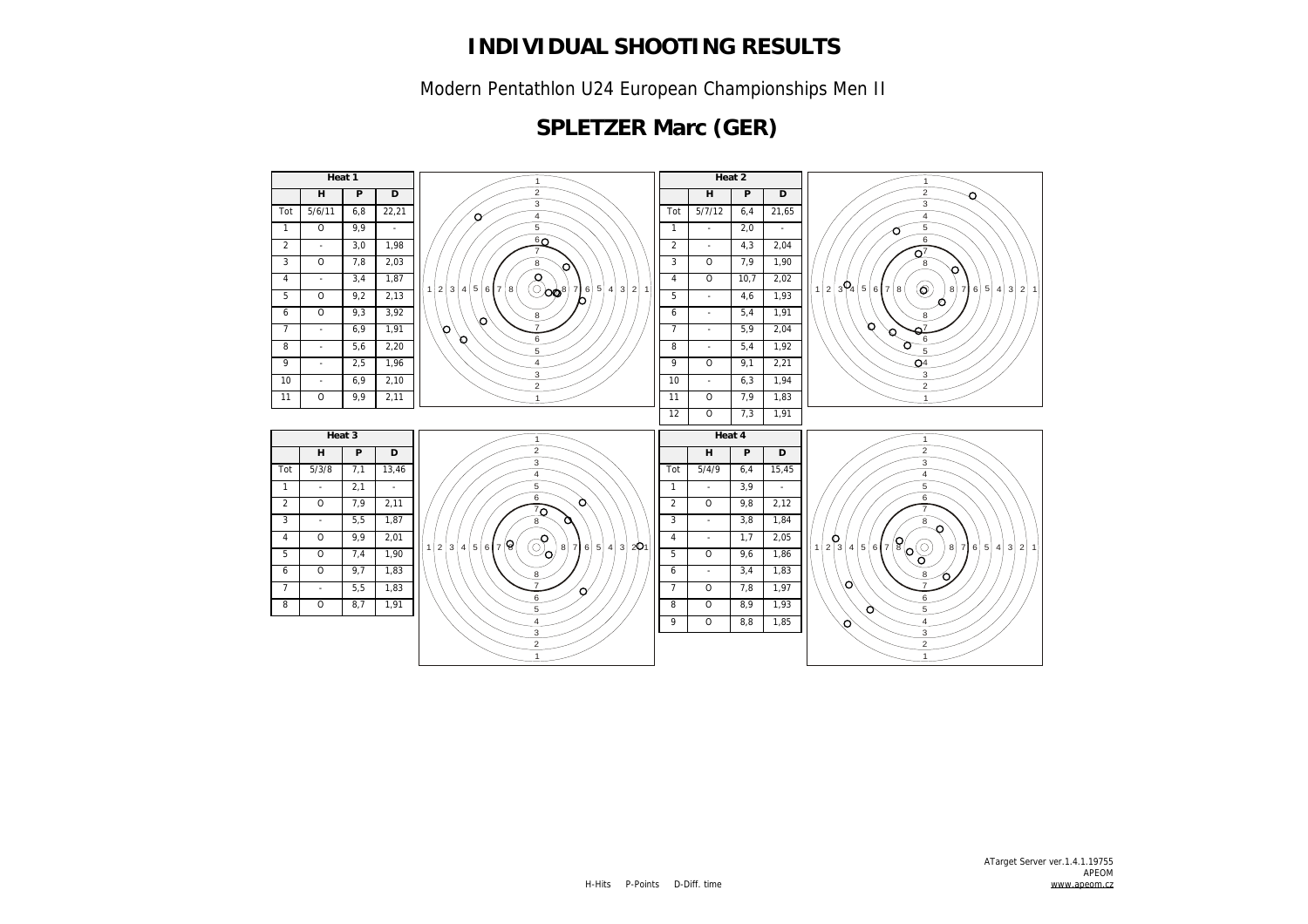Modern Pentathlon U24 European Championships Men II

### **MITTERRAND Fernand (GER)**

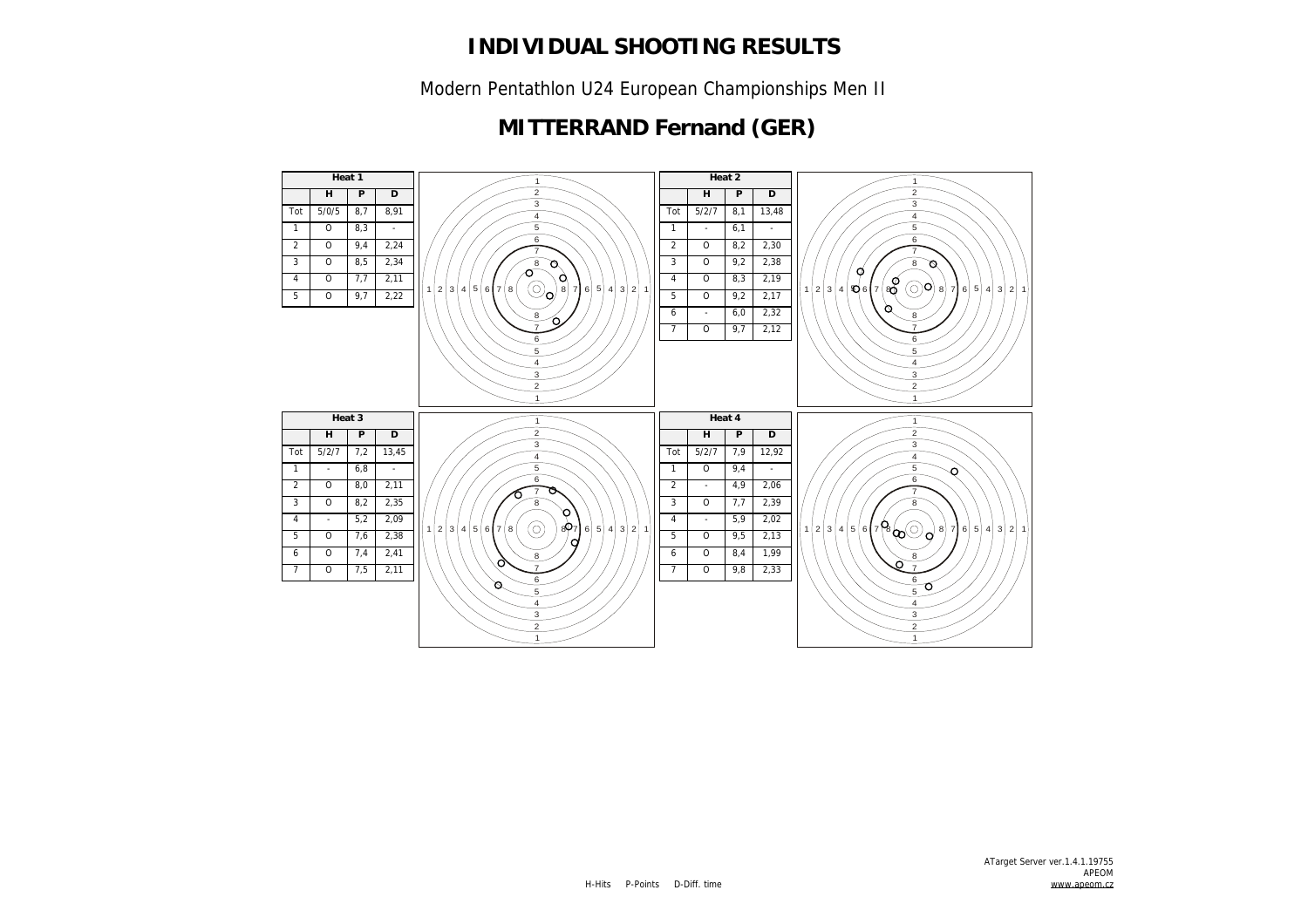Modern Pentathlon U24 European Championships Men II

## **BOHM Csaba (HUN)**

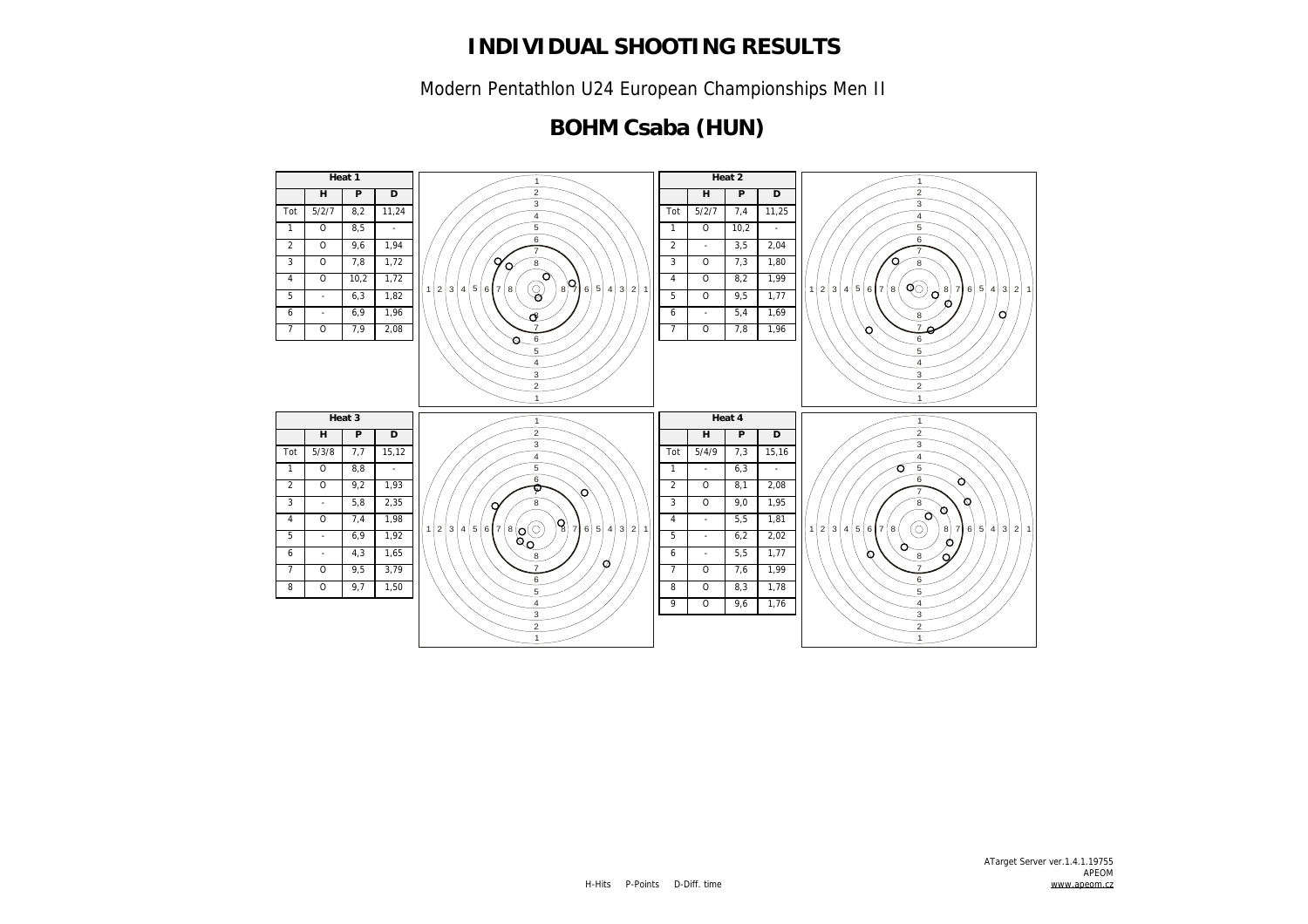Modern Pentathlon U24 European Championships Men II

## **AHARUSHEV Maksym (UKR)**

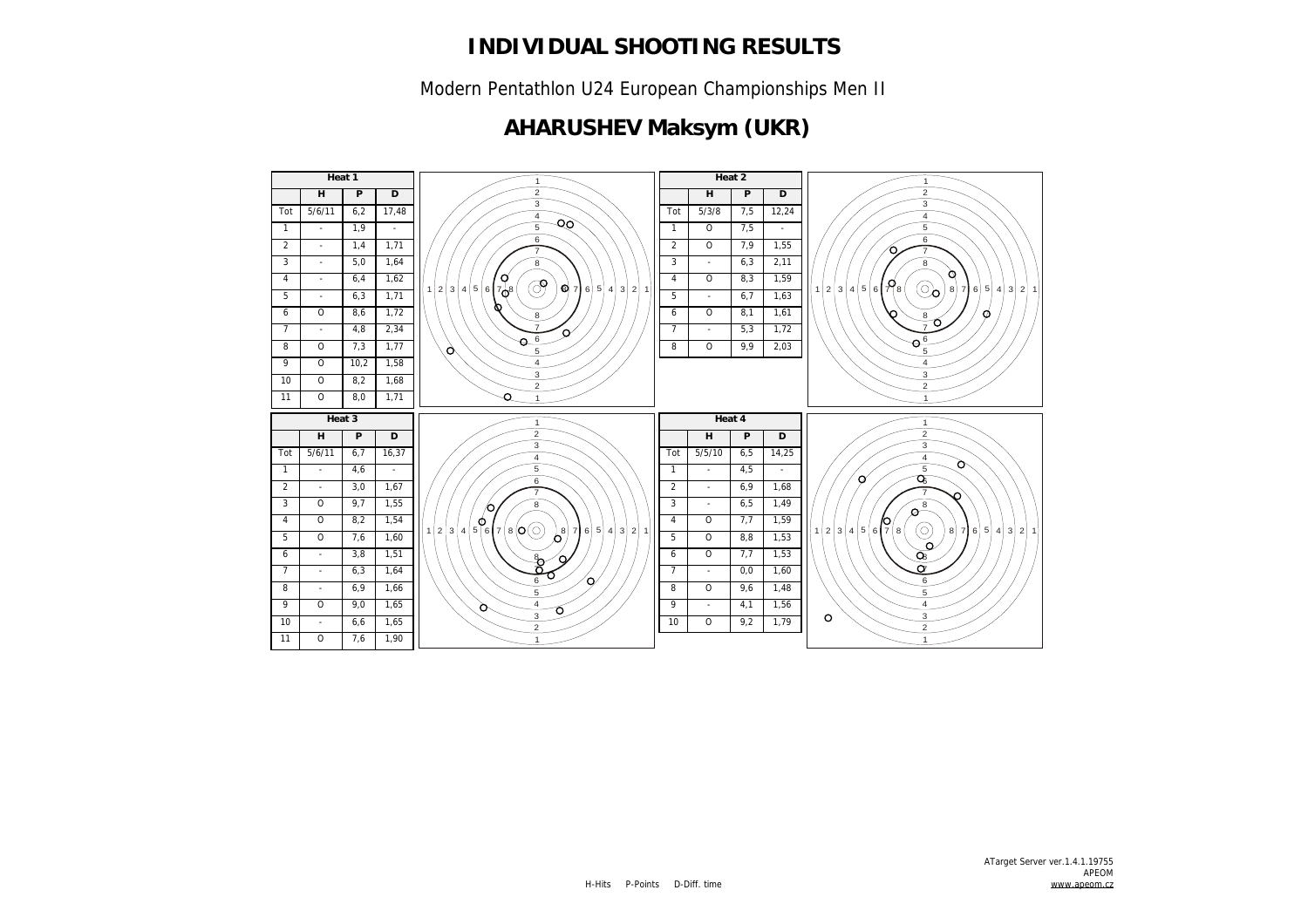Modern Pentathlon U24 European Championships Men II

## **TOMAN Jan (CZE)**

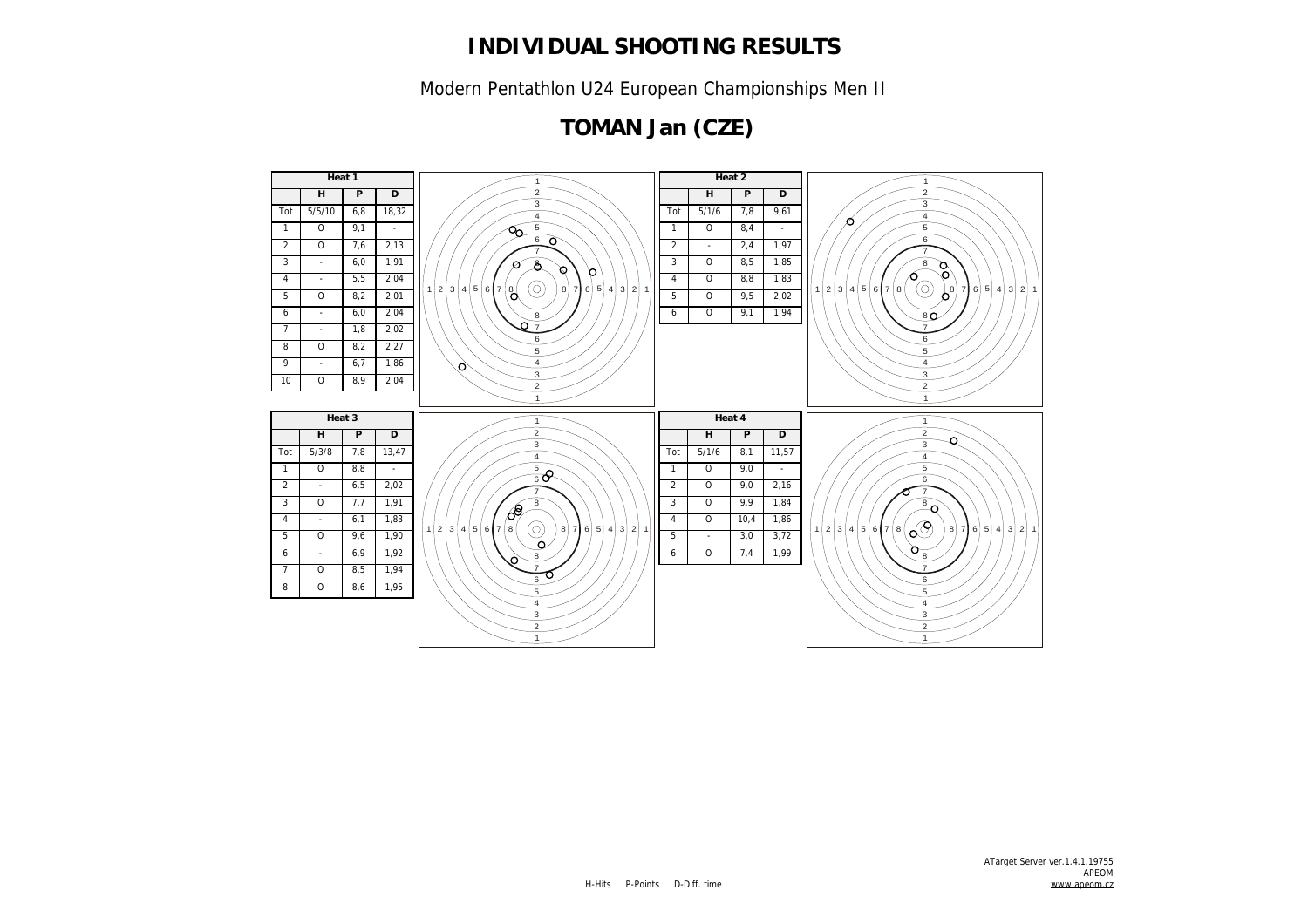Modern Pentathlon U24 European Championships Men II

## **IVAROUSKI Mikita (BLR)**

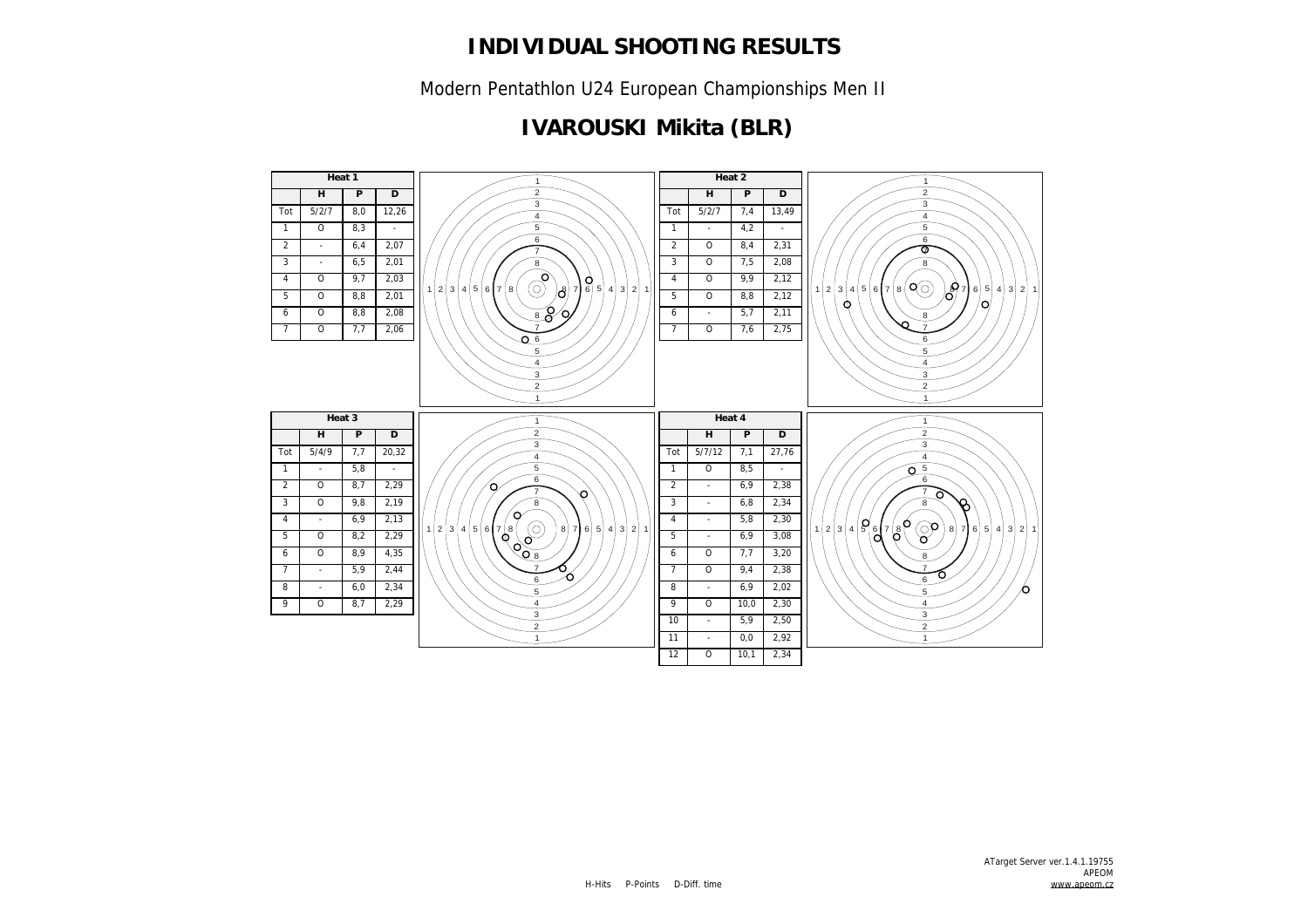Modern Pentathlon U24 European Championships Men II

## **UIBEL Pele (GER)**

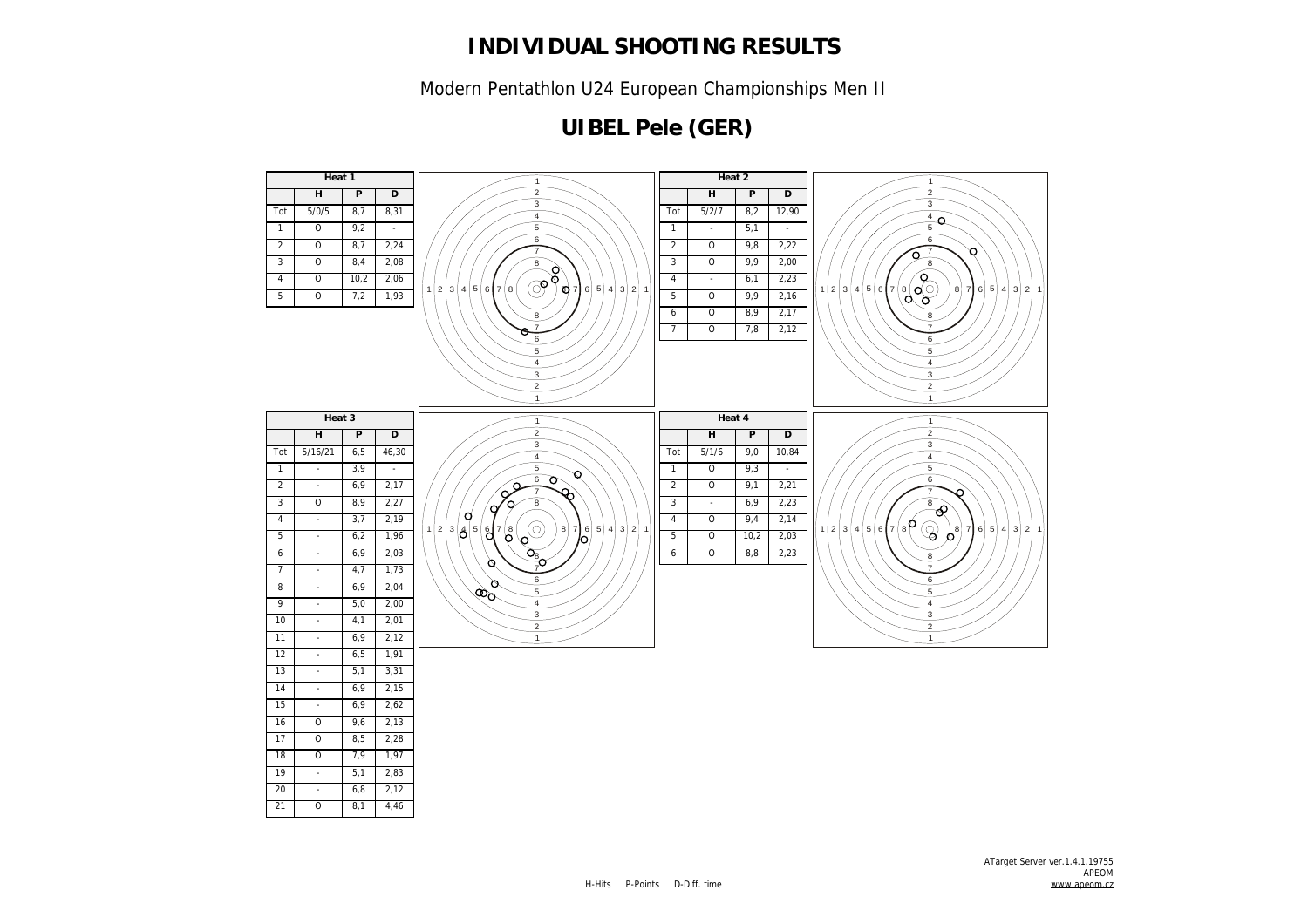Modern Pentathlon U24 European Championships Men II

## **KOVALCHUK Yuriy (UKR)**

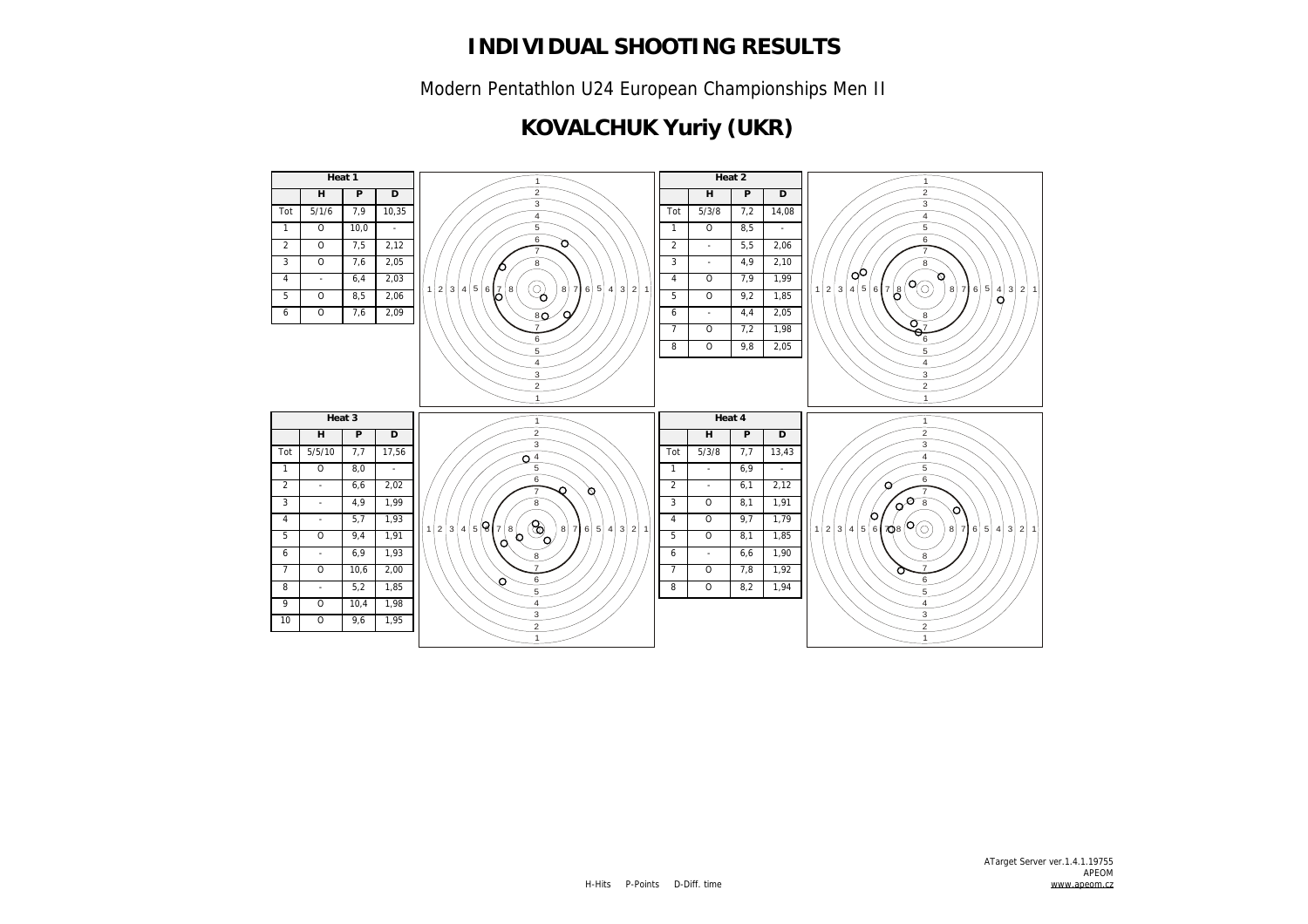Modern Pentathlon U24 European Championships Men II

## **OLEJARZ Dominik (GER)**

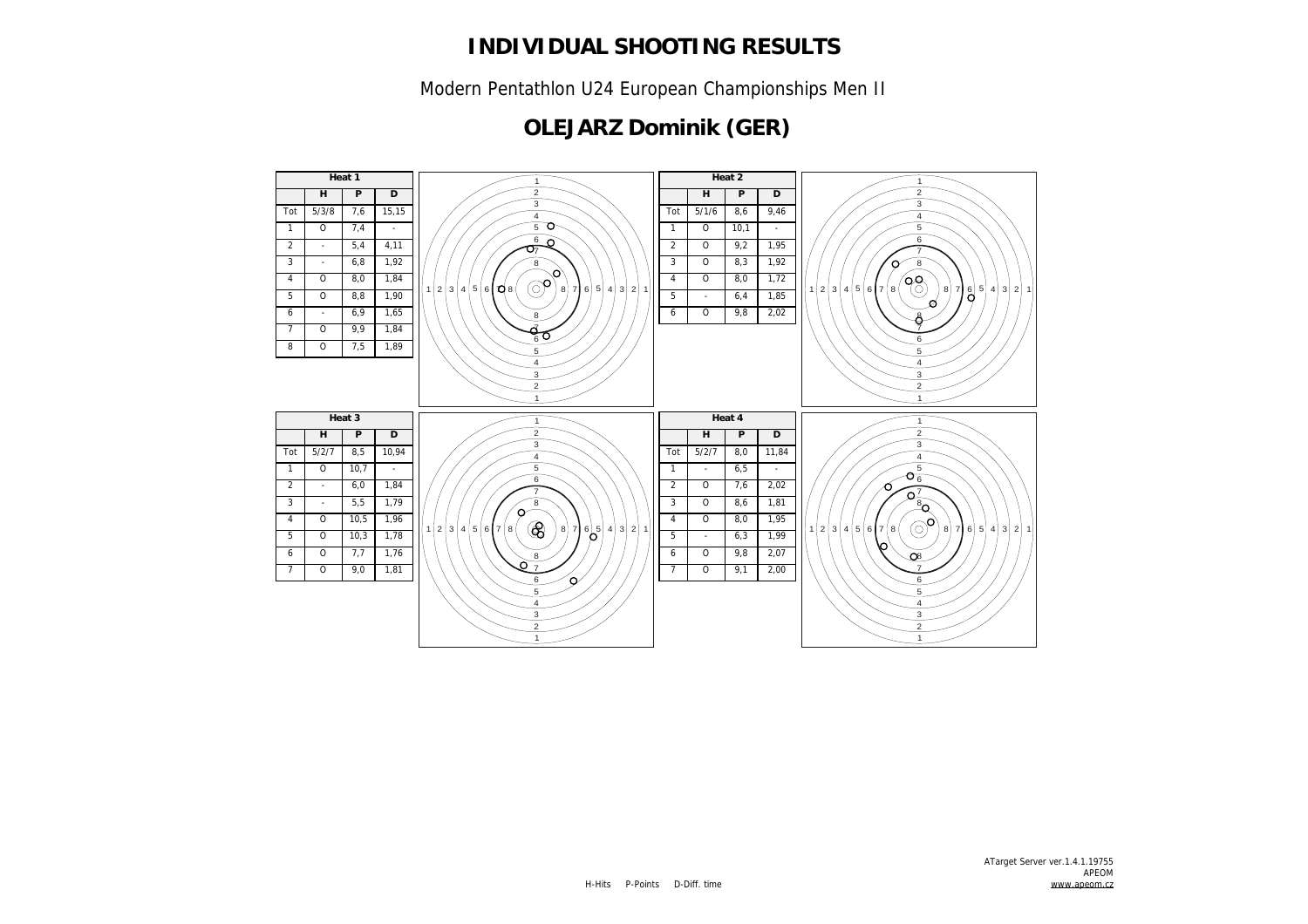Modern Pentathlon U24 European Championships Men II

#### **NESTSERAU Uladzislau (BLR)**

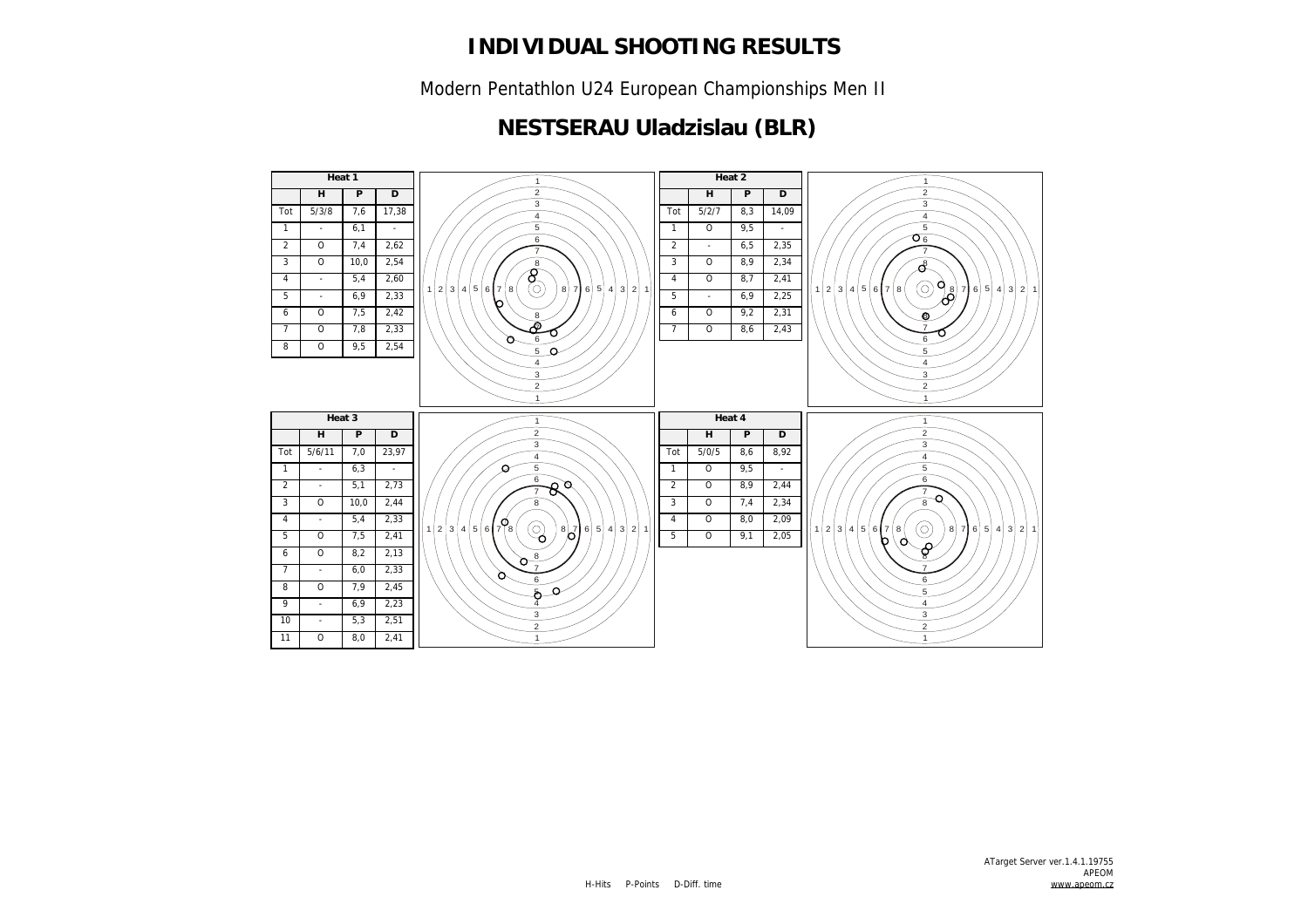Modern Pentathlon U24 European Championships Men II

### **PARADOWSKI Olaf (POL)**

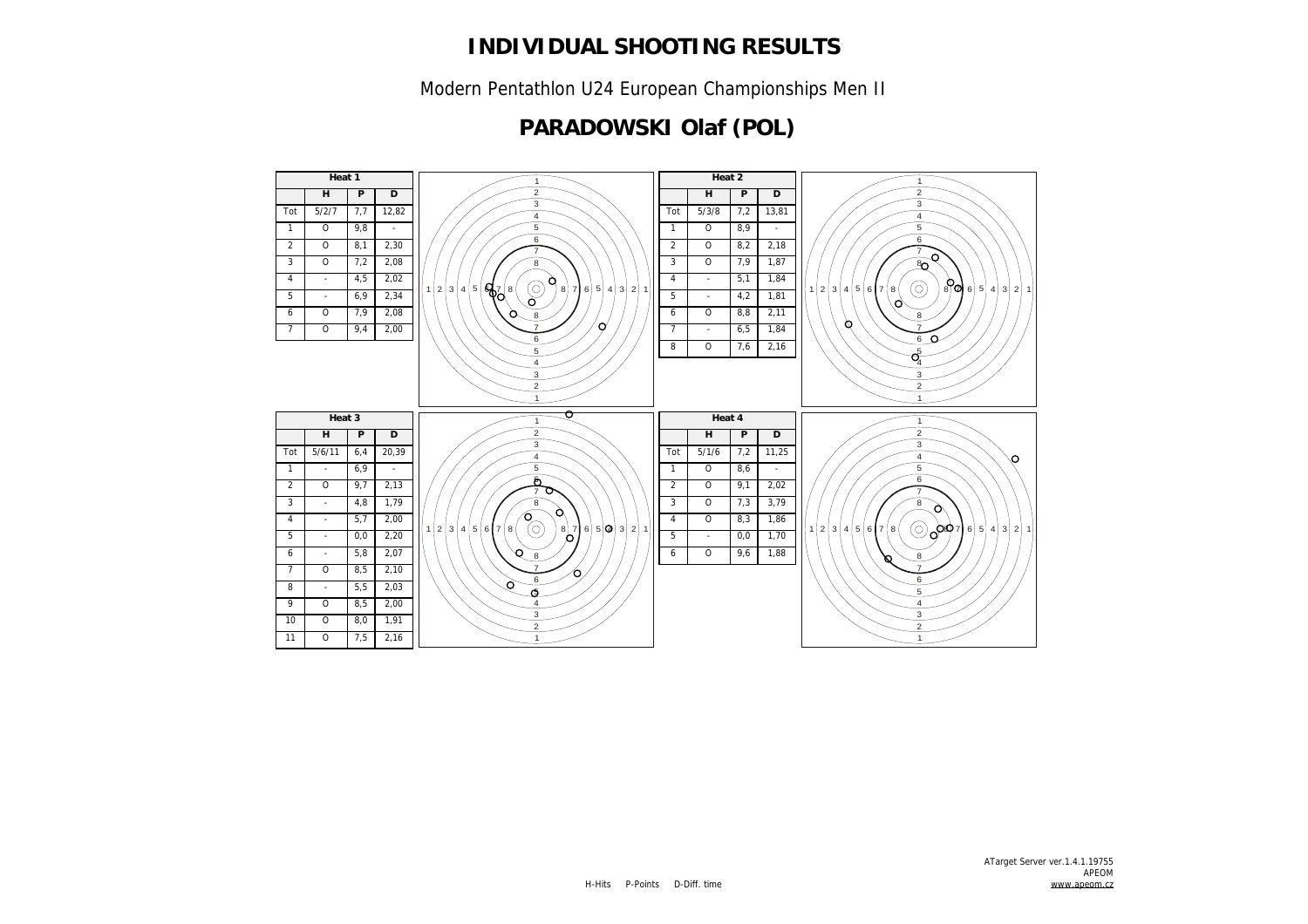Modern Pentathlon U24 European Championships Men II

## **Maruk Maksim (BLR)**

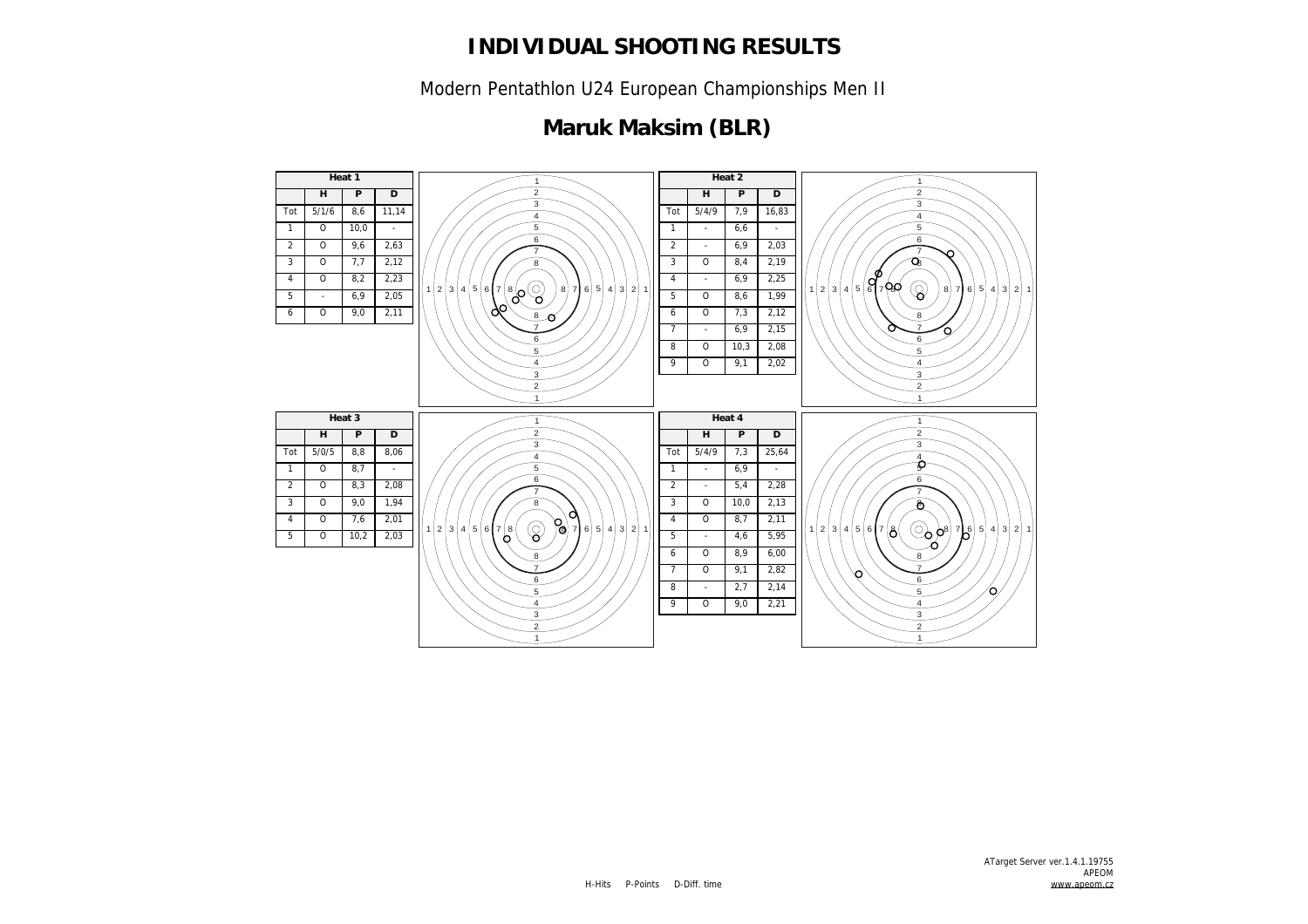Modern Pentathlon U24 European Championships Men II

## **CHEKAN Vladyslav (UKR)**

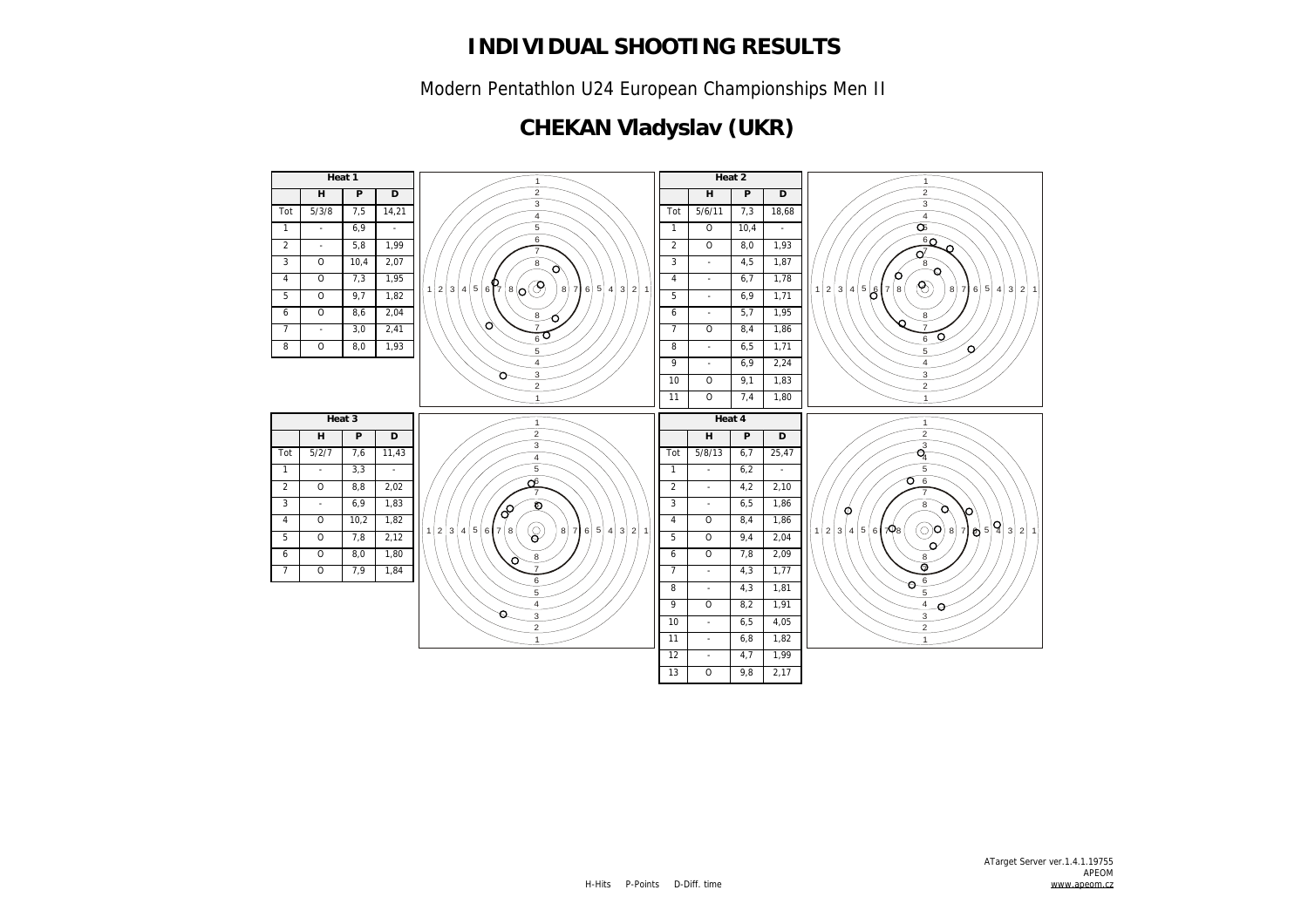Modern Pentathlon U24 European Championships Men II

## **MALECEK Jakub (CZE)**

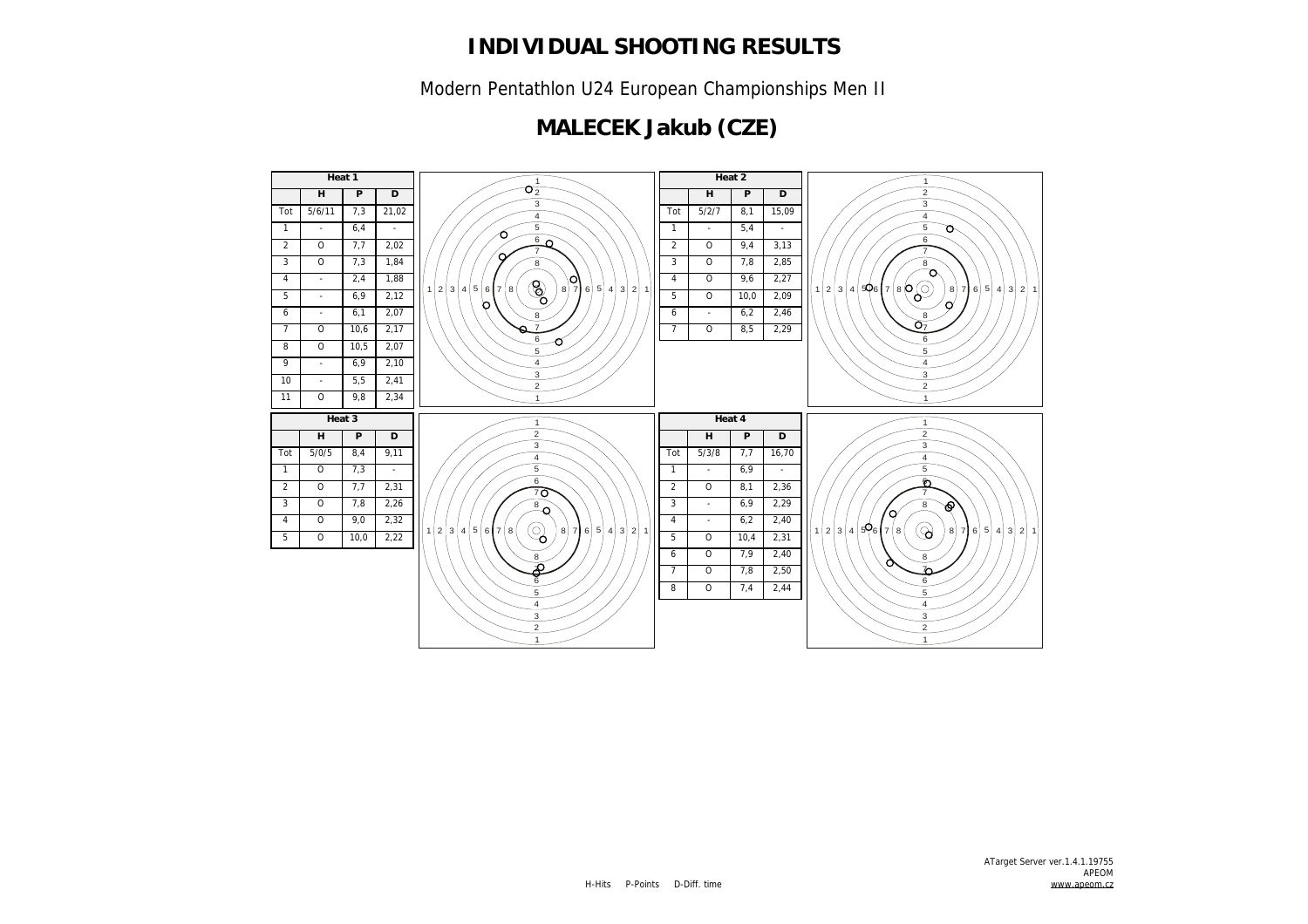Modern Pentathlon U24 European Championships Men II

# **SZEP Balasz (HUN)**

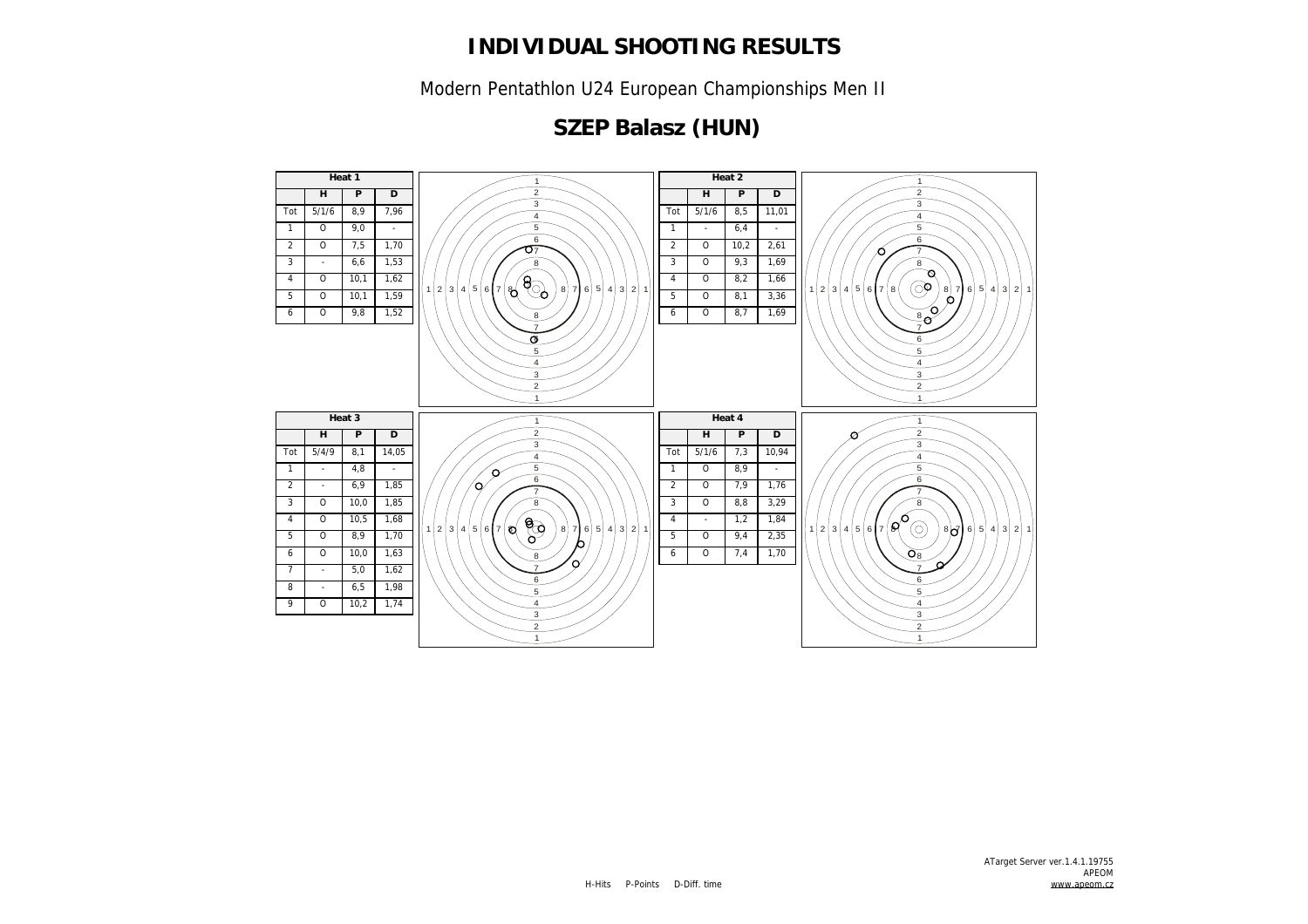Modern Pentathlon U24 European Championships Men II

# **PRICE Toby (GBR)**

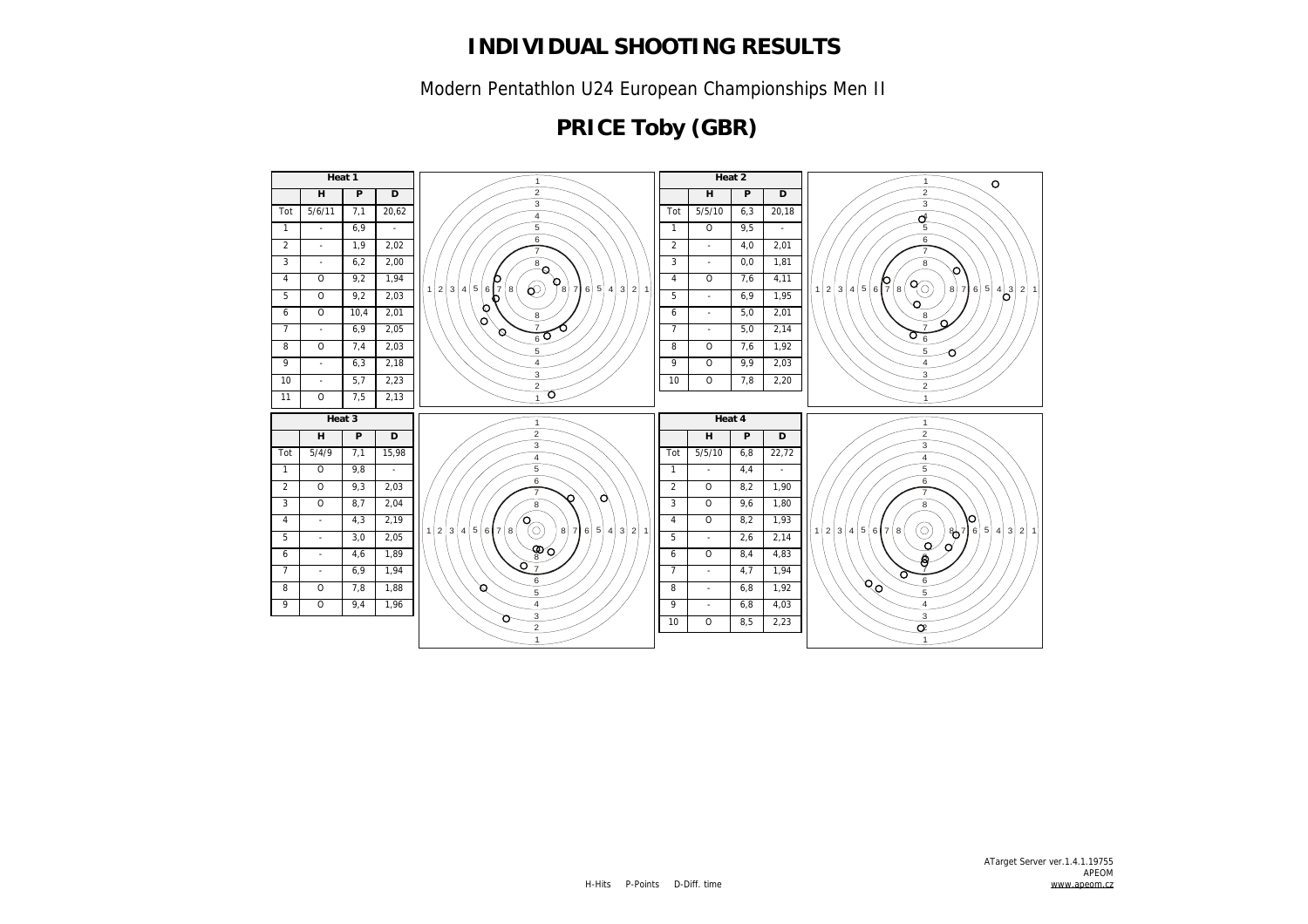Modern Pentathlon U24 European Championships Men II

### **STROMSOE Axel (SWE)**

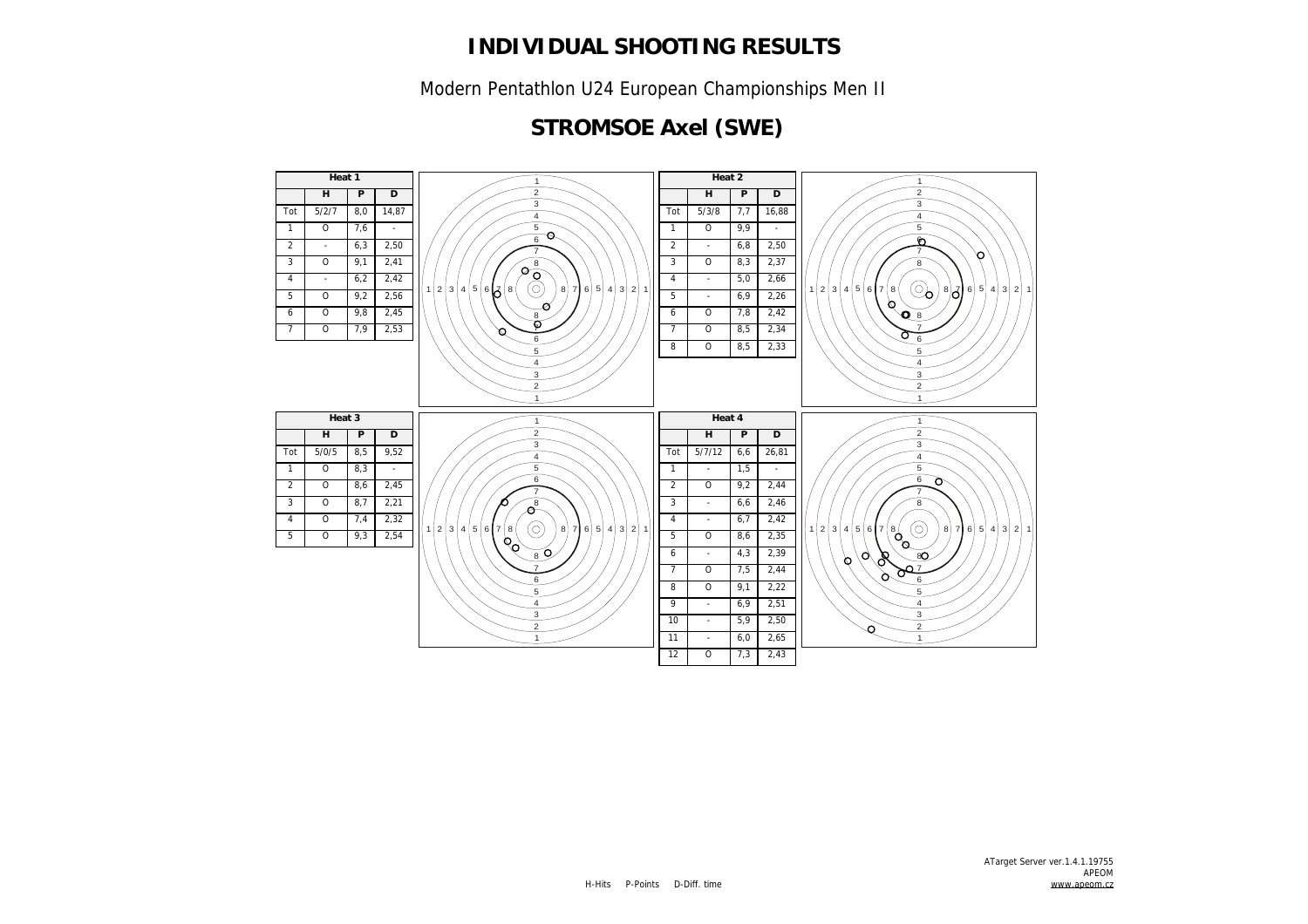Modern Pentathlon U24 European Championships Men II

## **KLIMEK Maciej (POL)**